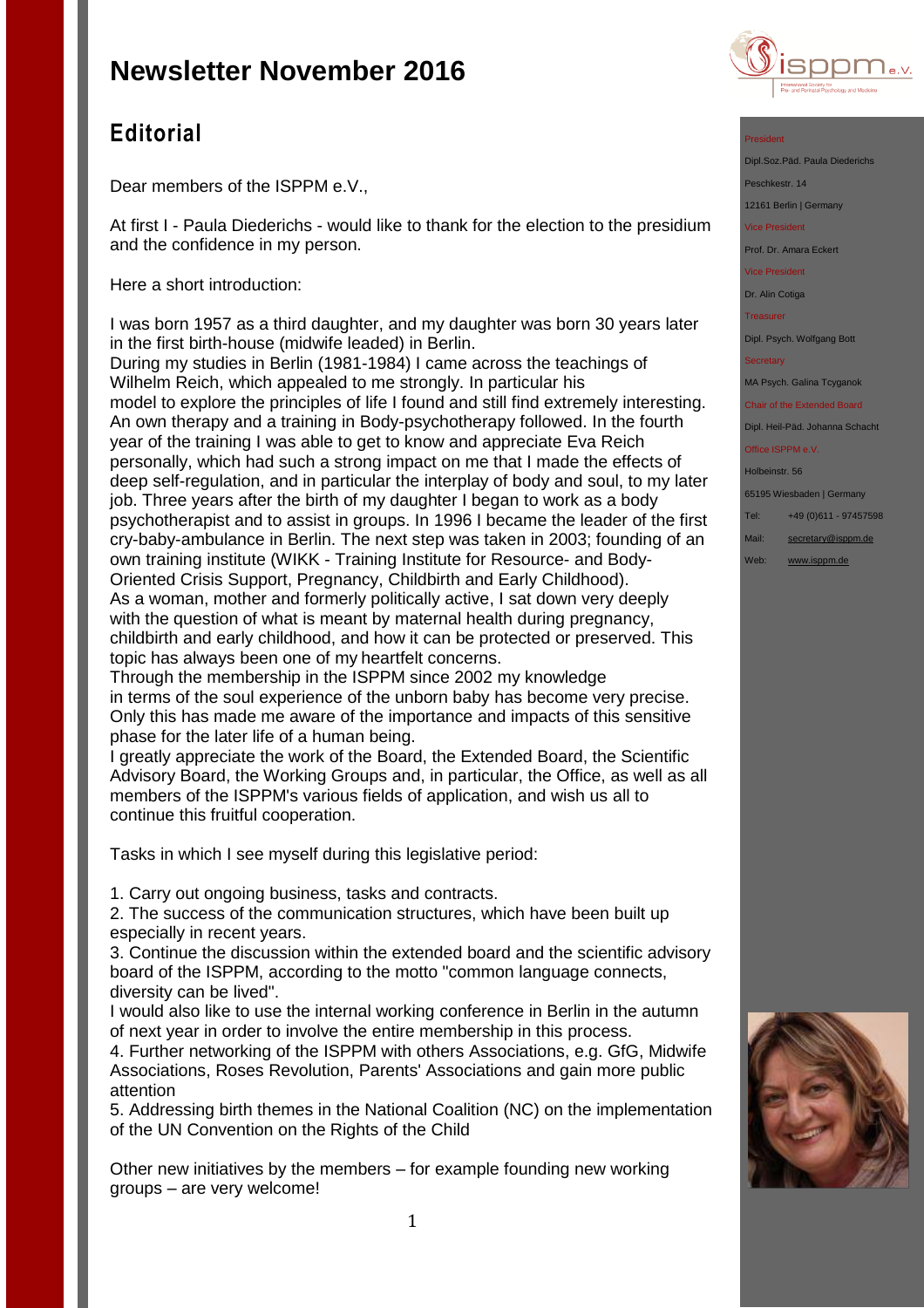

Dear members of the ISPPM e.V.,

After the election of the new board, I would also like to thank all members for their trust in us and would like to introduce myself.

Born in Mülheim / Ruhr in 1951, I spent my childhood and adolescence in Düsseldorf and my studies in Cologne in the 1970s. After my graduation (Dipl.- Pedagogy and teaching degree for primary and secondary schools), the sobering experience of helplessness in the pedagogical practice awaited me, and I first came to know the effects of unconscious body memories. This experience brought me on the path of self-discovery, first with the methods of the then-hip gestalt therapy, later with psychodynamic and especially Neoreichian methods. During my training and assisting period in orgodynamics (Plesse / St. Clair), I was particularly impressed by the birth work, which I deepened many years later, from 2005-2012 in the pre-and perinatal trauma therapy by Karlton Terry. Like everything I was able to learn physically and thus sustainably, I also integrated this knowledge into my professional work as a professor of psychomotics in social pedagogical fields of action at the University of Darmstadt. I was able to win Paula Diederichs for lectures and worked as often as possible together with Hans von Lüpke in the training of students. Thus, we were able to establish a pre- and perinatal focus into the course of studies of social workers. Alin Cotiga, who joined the University of Darmstadt in 2011 as a guest lecturer, is further enriching this thematic focus. My research semester 2009 I used for a hermeneutic study with the question: How do pre- and perinatal experiences express themselves in the play and movement of children? The result, formulated as a hypothesis, sounds impressive: There are no children's games without pre- and perinatal symbols. These findings have deeply changed my psychomotoric work.

Due to the profound experiences of pre-and perinatal imprints my work as a supervisor in the clinical field of psychiatry and psychosomatic medicine has also changed. In general, my main concern is the psychosocial and psychomotorical development and accompaniment of people, especially those of children. The latter I was allowed to enjoy privately as a mother and grandmother.

In 2004, I attended an ISPPM conference for the first time, and in 2014 I was elected to the Scientific Advisory Board. I would like to continue this activity because I am very inspired by the professional discourse with my colleagues. I would also like to continue scientific research on spiritual contents and research in the context of my own relevant experience.

In recent years, my international teaching and lecturing has expanded and has become part of my professional life. I would like to take advantage of the experience gained here in the context of the board team work, so that the internationalisation of the ISPPM can become more established and expand. I am thinking of both networking and personal contacts. The exchange with Rupert Linder, who is also on the international stage and the representative of the ISPPM in the international Task Force CEPPs (Conscious Early Parenting Principles) Manifesto, is to be regularly maintained. A further task for me in the board work is, in addition to everyday business, the networking and communication of the various professional groups and people in the ISPPM, as well as networking with other associations and institutions. The planned internal working conference 2017 as well as the cooperation congress with the GAIMH and the isppm Switzerland 2018 in Basel can be seen as steps in this direction. I am looking forward to the next years of fruitful and inspiring collaboration with all colleagues and the organisation of old and new initiatives and activities!

Prof. Dr. Amara R. Eckert

### President

Dipl.Soz.Päd. Paula Died Peschkestr. 14 12161 Berlin | Germany

Vice President

Prof. Dr. Amara Eckert

Vice President

Dr. Alin Cotiga

**Treasurer** 

Dipl. Psych. Wolfgang Bott

MA Psych. Galina Tcyganok

Chair of the Extended Board Dipl. Heil-Päd. Johanna Schacht

Office ISPPM e.V.

Holbeinstr. 56

65195 Wiesbaden | Germany

Tel: +49 (0)611 - 97457598

Mail: [secretary@isppm.de](mailto:secretary@isppm.de)

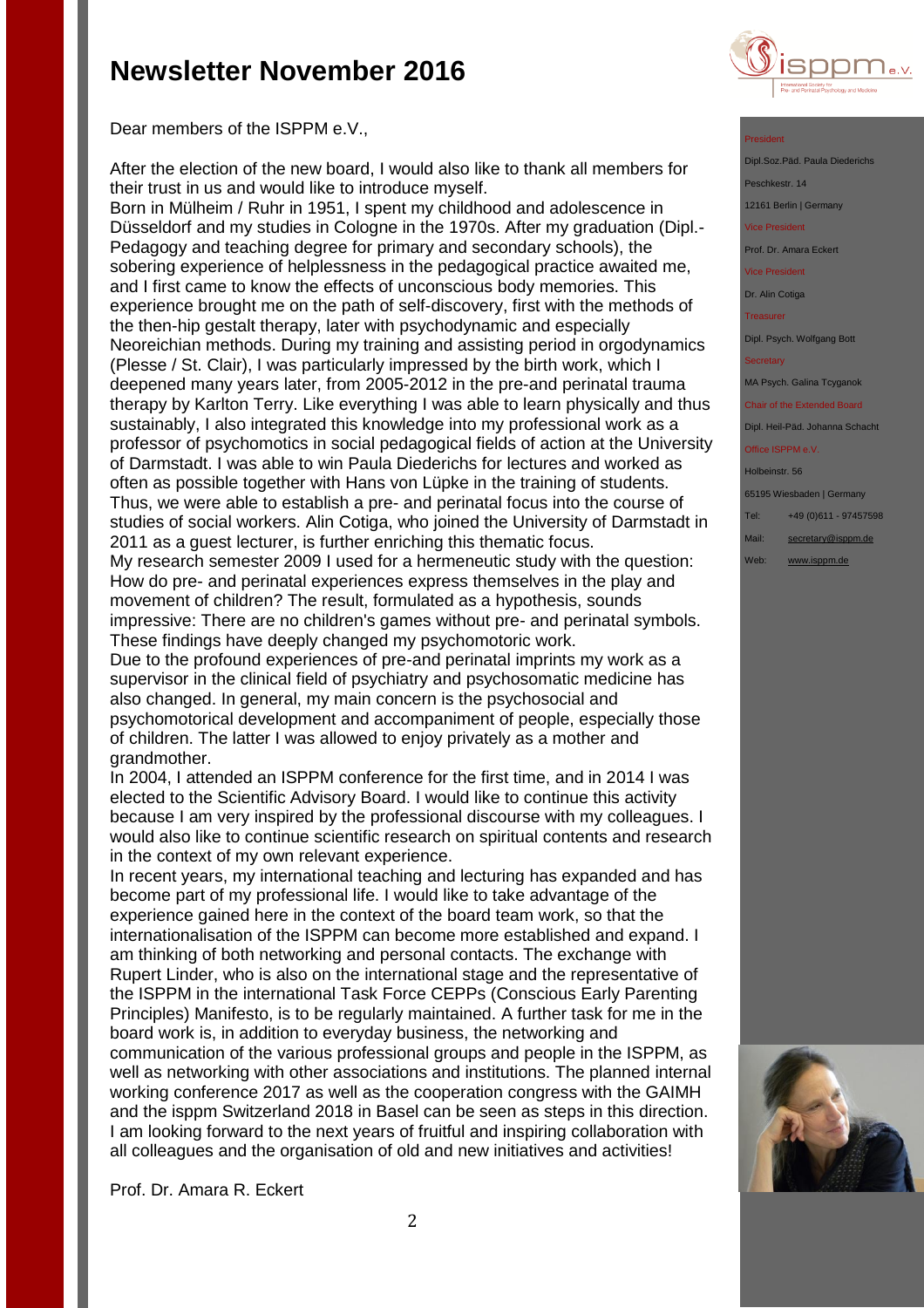

# **Please note!**

**ISPPM Dates**

**8/9 April 2017 Meeting of the Extended Board and Scientific Advisory Board** Wiesbaden

**28/29. October 2017 Internal working conference for ISPPM members** Berlin

### **2018 – exact date will follow asap**

**International Cooperation Congress with GAIMH, Institut Kinderseele Schweiz, ISPPM Switzerland and ISPPM e.V.** Winterthur near Zurich

## **From the Network**

### **9 mesi ed oltre**

On the Italian television, a documentary about the work of our former Vice-President Gabriella A. Ferrari, founder and chairman of the Italian organization "9 mesi ed oltre", was broadcast.

We congratulate! Click here for watching online: <http://www.tv2000.it/blog/2016/10/29/dapprincipio-il-dialogo-prenatale/>

### **APPPAH**

### 2017 INTERNATIONAL CONGRESS CALL FOR PAPERS Greetings!

It is a pleasure to invite you to the 20th APPPAH International Congress, which will be held from November 29th through to December 4th 2017 at the San Diego Town and Country Hotel.

Our Congress theme will be "The Conscious Baby Emerges: Scientific, Medical, Psycho-Social, and Somatic Discoveries."

At this time, we are accepting live session workshop and poster presentation proposals that reflect current issues associated with next year's International Congress theme.

Topics of interest include:

 An understanding of Psychological/Somatic Theory effects on birth Effects of Society on Birth and Human Development

 Exploration of how somatic influences affect the history of birth development How to heal somatic trauma from birth

 A greater understanding of the Neurobiology and somatic issues, and the affects of birth

However, note that you are more than welcome to submit topics for special consideration that are not listed above. Upon reviewing our submissions, we will Dipl.Soz.Päd. Paula Diederichs

Peschkestr. 14

12161 Berlin | Germany

Vice President

Prof. Dr. Amara Eckert

Vice President

Dr. Alin Cotiga

**Treasurer** 

Dipl. Psych. Wolfgang Bott

#### **Secretary**

MA Psych. Galina Tcyganok

Chair of the Extended Board Dipl. Heil-Päd. Johanna Schacht

### Office ISPPM e.V.

Holbeinstr. 56

65195 Wiesbaden | Germany

Tel: +49 (0)611 - 97457598

Mail: [secretary@isppm.de](mailto:secretary@isppm.de)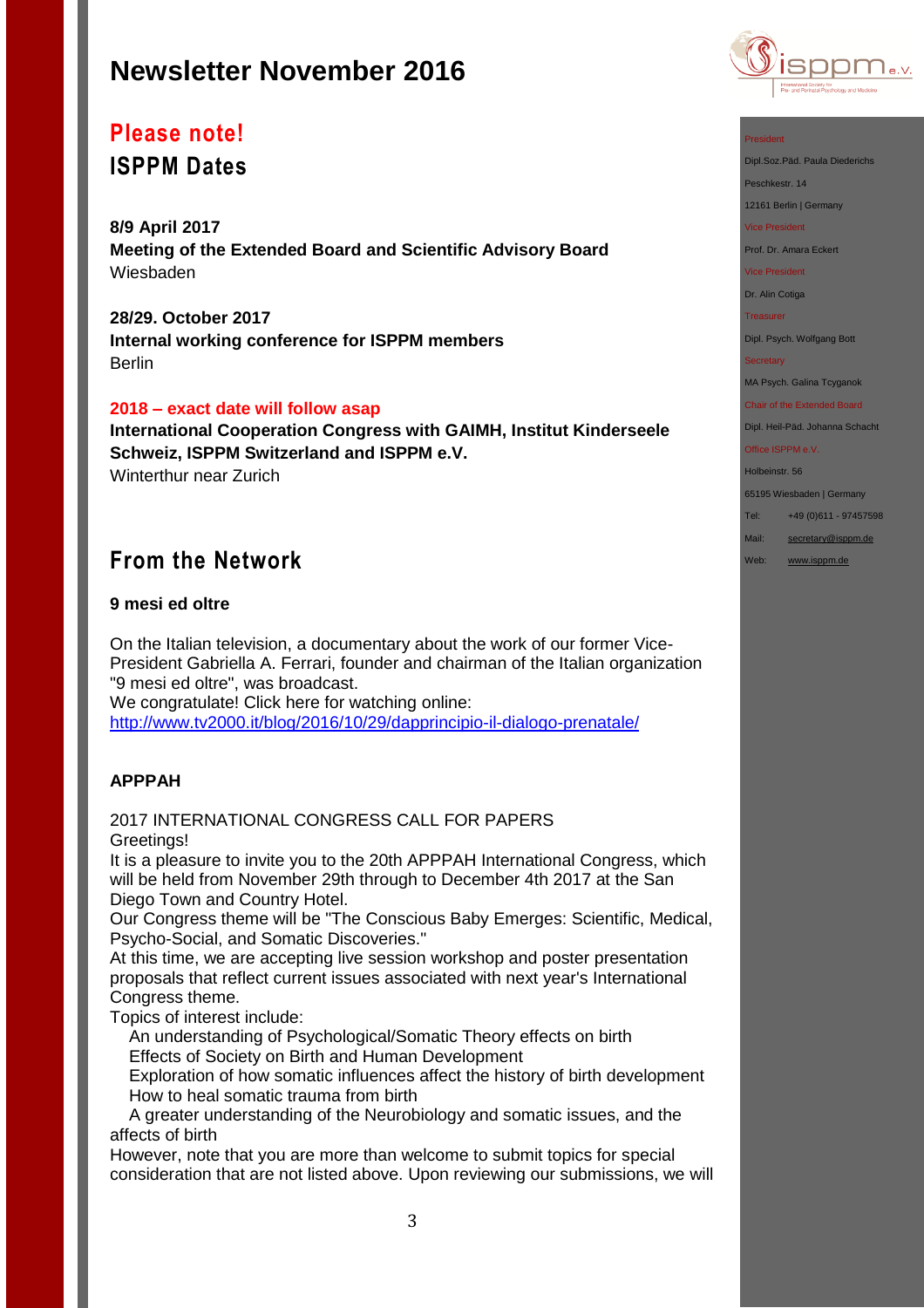

#### President

Dipl.Soz.Päd. Paula Diederichs

Peschkestr. 14

12161 Berlin | Germany

Vice President

Prof. Dr. Amara Eckert

Vice President

Dr. Alin Cotiga

**Treasurer** 

Dipl. Psych. Wolfgang Bott

#### **Secretary**

MA Psych. Galina Tcyganok

Chair of the Extended Board Dipl. Heil-Päd. Johanna Schacht

#### Office ISPPM e.V.

Holbeinstr. 56

65195 Wiesbaden | Germany

Tel: +49 (0)611 - 97457598

- Mail: [secretary@isppm.de](mailto:secretary@isppm.de)
- Web: [www.isppm.de](http://www.isppm.de/)

notify you of your acceptance and will request more presentation details, as needed.

**The deadline for presenting authors to submit proposals is December 16, 2016**. We will not accept proposals after the deadline date.

To submit your papers, please click on the link below and send the completed attachment via email to adminassistant@birthpsychology.com or by fax to (855)-650-8806.

Your proposal submission will be eagerly anticipated. [2017 APPPAH International Congress Call for Proposal](http://r20.rs6.net/tn.jsp?f=001UWRmUhnWe2jnCbBWiaDRSxJoY9SKAG7SwuVAHb9bqUi8-5r8Mmjtovzf5S3Rln_xs8GocSzBJb1ZtnzG0FDMMhQtqNZWSf_atuH5RQGnc1YoPn91uSoMCMwYmsxWLnU7McjeGV1wweXA6e1o5NR79zXPOee7-398GYMMvWAr10P9kdA_dndVfusNCKeUAGoQpCrdtneDbIrdX3-wyqlOgpMgV-iLaqC-79k19pwpVgTnOjSNv7yaCIUNdWa_RjoF&c=O4biFIEx0miAnPS0Q7WLiXHvjia4Vai7Rzqc-lS61dZJKfEPFaiM1g==&ch=HxDc_SzuVH9TjlIROC5d5ZxbAeo5HoVejQ8pSIWGB03jYBw0_V_dbA==) Respectfully submitted, Danielle Burns, APPPAH Administrative Director and Office Team Members

Read APPPAHs Online-Magazine "The Conscious Baby" here: <http://theconsciousbaby.com/>

### **NC**

IT'S TIME….

The "National Coalition Germany on the Implementation of the UN Children's Rights Convention " is a network of around 115 German member organizations.

As a member organization of the NC, the ISPPM e.V. supports the demand for anchoring children's rights in the German Basic Law. It is time that the children's rights do not continue to lead a shadowy existence!

## **Briefly**

**Study**

Ultrasonographic investigation of human fetus responses to maternal communicative and non-communicative stimuli GA Ferrari, Y Nicolini, E Demuru, C Tosato, M Hussain… - Frontiers in psychology, 2016 [Articoli correlati](http://scholar.google.it/scholar?oi=bibs&hl=it&q=related:BpAFY5WXDwgJ:scholar.google.com/) - [Tutte e 7 le versioni](http://scholar.google.it/scholar?oi=bibs&hl=it&cluster=580849544821313542)

More interesting news from our field you can read on the **ISPPM Facebook site**:<https://www.facebook.com/ISPPM-eV-124066644364106/?ref=bookmarks>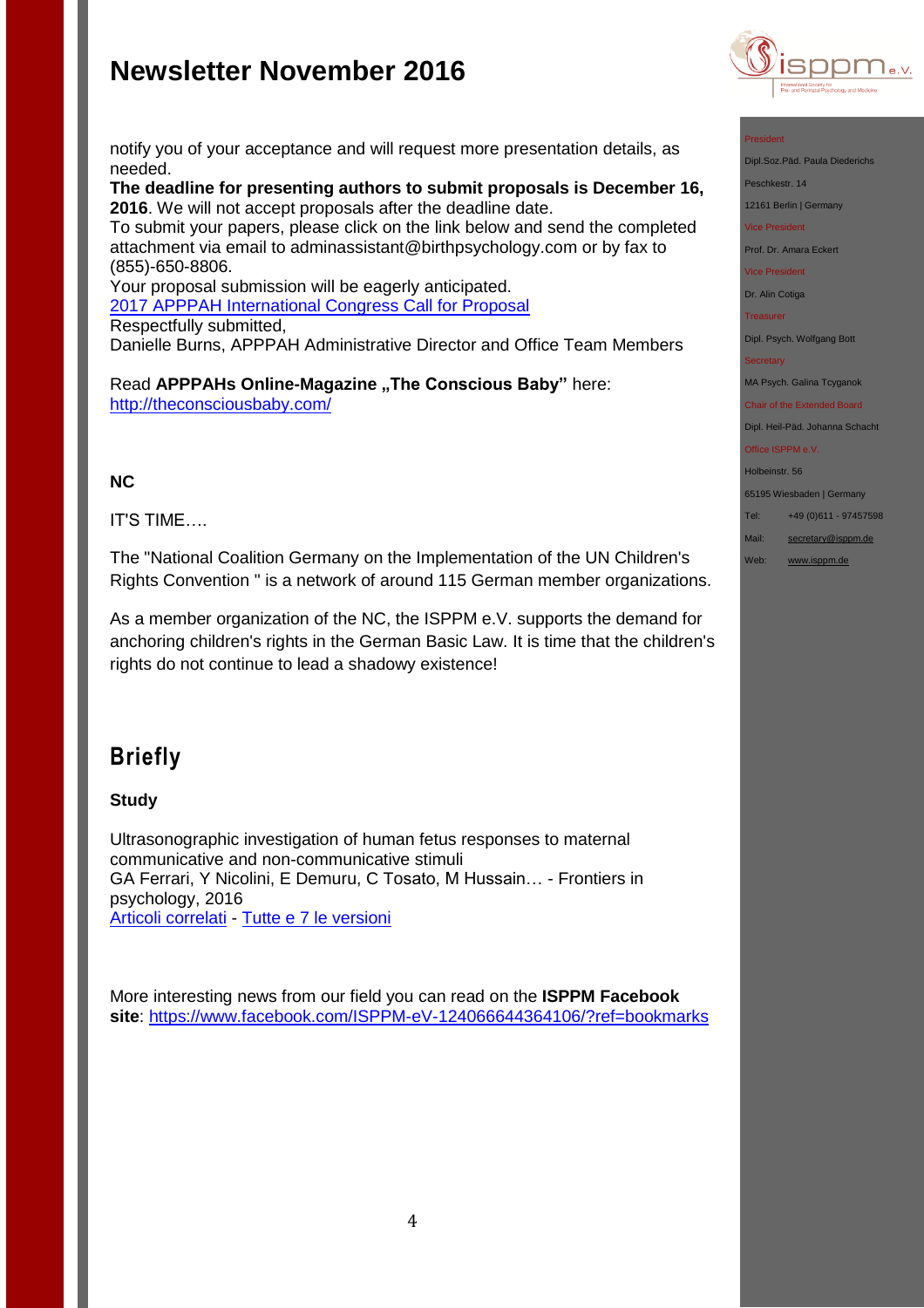

## **Events Diary**

### **Congresses and conferences**

**19 – 22 January 2017 2nd World Congress on Recurrent Pregnancy Loss (WCRPL 2017)** Cannes, France <http://www.wcrpl.com/>

**2 – 5 February 2017 Human Rights in Childbirth: India Conference** Mumbai, India [humanrightsinchildbirth.com/india-conference/](http://humanrightsinchildbirth.com/india-conference/)

### **24/25 February 2017**

14th NATIONAL CONGRESS OF THE HSPPPM, Hungarian Society of Pre- and Perinatal Psychology and Medicine **Human life inception: the ways of conception, fertility, difficulty, assisted reproduction, and their implications**  Budapest, Hungary

**September 22 –24 2017** International Stillbirth Alliance Conference University College Cork, Ireland [isacork2017.com](http://stillbirthalliance.us6.list-manage.com/track/click?u=811549f73d7f344e10a813f47&id=ca40d537d4&e=19741be71a)

**November 29 – December 4, 2017** 20th APPPAH International Congress **The Conscious Baby Emerges: Scientific, Medical, Psycho-Social, and Somatic Discoveries** San Diego [Call for papers](http://files.constantcontact.com/fb3f85b9001/8582d975-a8a5-4b7d-881a-07d043a425fc.pdf) 

### **Further Education**

In Germany:

### **Baby Therapy Training**

With Rien Verdult Contents: trauma therapy for babies, healing of attachment disorders Soundness in prenatal psychology Support for parents Frequency: 12 weekends in 2016/2017 Sat: 11am - 19h Sun: 9am - 16h Location: Trier, Germany, Cost: € 250 per weekend More information: [Sarah.Burgard@web.de](mailto:Sarah.Burgard@web.de), [rien.verdult@skynet.be,](mailto:rien.verdult@skynet.be) Registration: [Sarah.Burgard@web.de,](mailto:Sarah.Burgard@web.de) Tel: +49 (0) 6588-987049

President

Dipl.Soz.Päd. Paula Diederichs

Peschkestr. 14

12161 Berlin | Germany

Vice President

Prof. Dr. Amara Eckert

Vice President

Dr. Alin Cotiga

**Treasurer** 

Dipl. Psych. Wolfgang Bott

**Secretary** 

MA Psych. Galina Tcyganok

Chair of the Extended Board Dipl. Heil-Päd. Johanna Schacht

Office ISPPM e.V.

Holbeinstr. 56

65195 Wiesbaden | Germany

Tel: +49 (0)611 - 97457598

Mail: [secretary@isppm.de](mailto:secretary@isppm.de)

Web: [www.isppm.de](http://www.isppm.de/)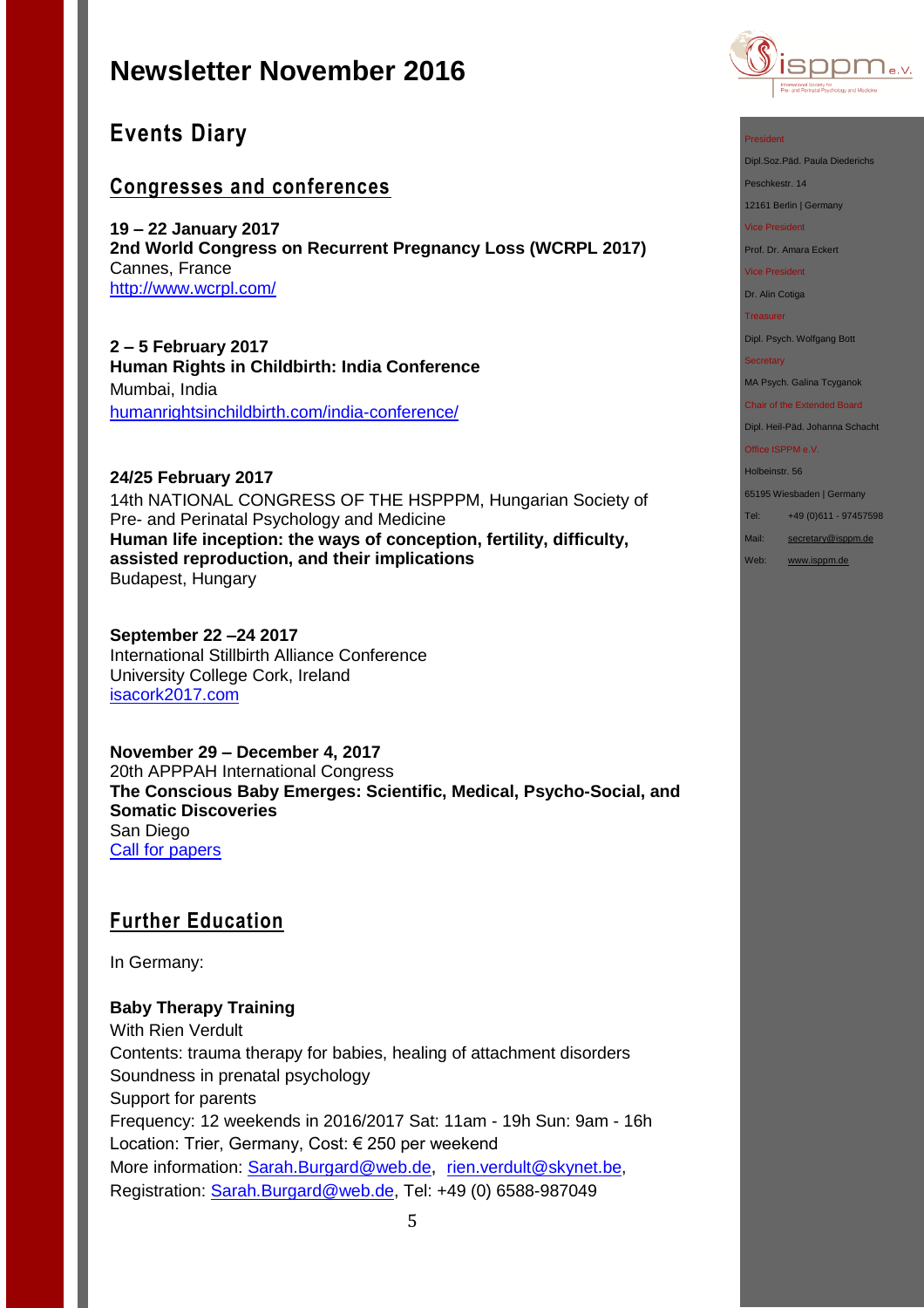

#### President

Dipl.Soz.Päd. Paula Diederichs

Peschkestr. 14

12161 Berlin | Germany

Vice President

Prof. Dr. Amara Eckert

Vice President

Dr. Alin Cotiga

Treasurer

Dipl. Psych. Wolfgang Bott

**Secretary** 

MA Psych. Galina Tcyganok

Chair of the Extended Board Dipl. Heil-Päd. Johanna Schacht

Office ISPPM e.V.

Holbeinstr. 56

65195 Wiesbaden | Germany

Tel: +49 (0)611 - 97457598

Mail: [secretary@isppm.de](mailto:secretary@isppm.de)

Web: [www.isppm.de](http://www.isppm.de/)

### A further training (4x4days) for **body/trauma therapy with babies** by Rien Verdult will take place in Innsbruck in 2017. More Information: [http://www.psychotherapie](http://www.psychotherapie-kbt.at/UserFiles/Image/termine/Verdult_Therapie_Babys_Weiterbildung.pdf)[kbt.at/UserFiles/Image/termine/Verdult\\_Therapie\\_Babys\\_Weiterbildung.pdf](http://www.psychotherapie-kbt.at/UserFiles/Image/termine/Verdult_Therapie_Babys_Weiterbildung.pdf)

**Foundation Course**

With Max Peschek and Team in Parin (at the Baltic sea): 21 - 28 April 2017 (to 2020) More Information: [www.ippe.info/courses/intermediate\\_course.html](../ISPPM%20e.V/Rundbriefe/www.ippe.info/courses/intermediate_course.html) Information and registration: Max Peschek, [peschek.max@t-online.de,](mailto:peschek.max@t-online.de) +49 (0)421 7 3210

In Switzerland:

**Advanced Embodiment Course** With Karlton und Kathryn Terry and Peter Schindler Place: Seminarhotel Wasserfallen near Basel Information: [http://www.ippe.info/courses/embodiment\\_hourglass\\_classes.html](http://www.ippe.info/courses/embodiment_hourglass_classes.html)  Registration: Max Peschek: [peschek.max@t-online.de,](mailto:peschek.max@t-online.de) Tel.: +49 (0)421 7 321

### **Workshops/Seminars**

In Switzerland:

### **The Art of the Tryptic**

12 - 17 November 2016**,** Seminarhotel Wasserfallen near Basel Information: [http://www.ippe.info/courses/embodiment\\_hourglass\\_classes.html](http://www.ippe.info/courses/embodiment_hourglass_classes.html)  Registration: Max Peschek, [peschek.max@t-online.de,](mailto:peschek.max@t-online.de) +49 (0)421 7 3210

**Baby Clinic** with Karton Terry 19/20 November 2016 in Basel <http://www.isppm.ch/programm/karlton-terry/>

In Belgium:

**"Healing from the very beginning" Pre- and Perinatal Psychotherapy**

With Max Peschek (IPPE), Assistants: Sylvie Geerdens and Marleen Dols The course will be held in English. Translation in German and Dutch is possible. Information: Marleen Dols, [marleendols@online.nl](mailto:marleendols@online.nl) Website: [http://www.birthimprints.com](http://www.birthimprints.com/)